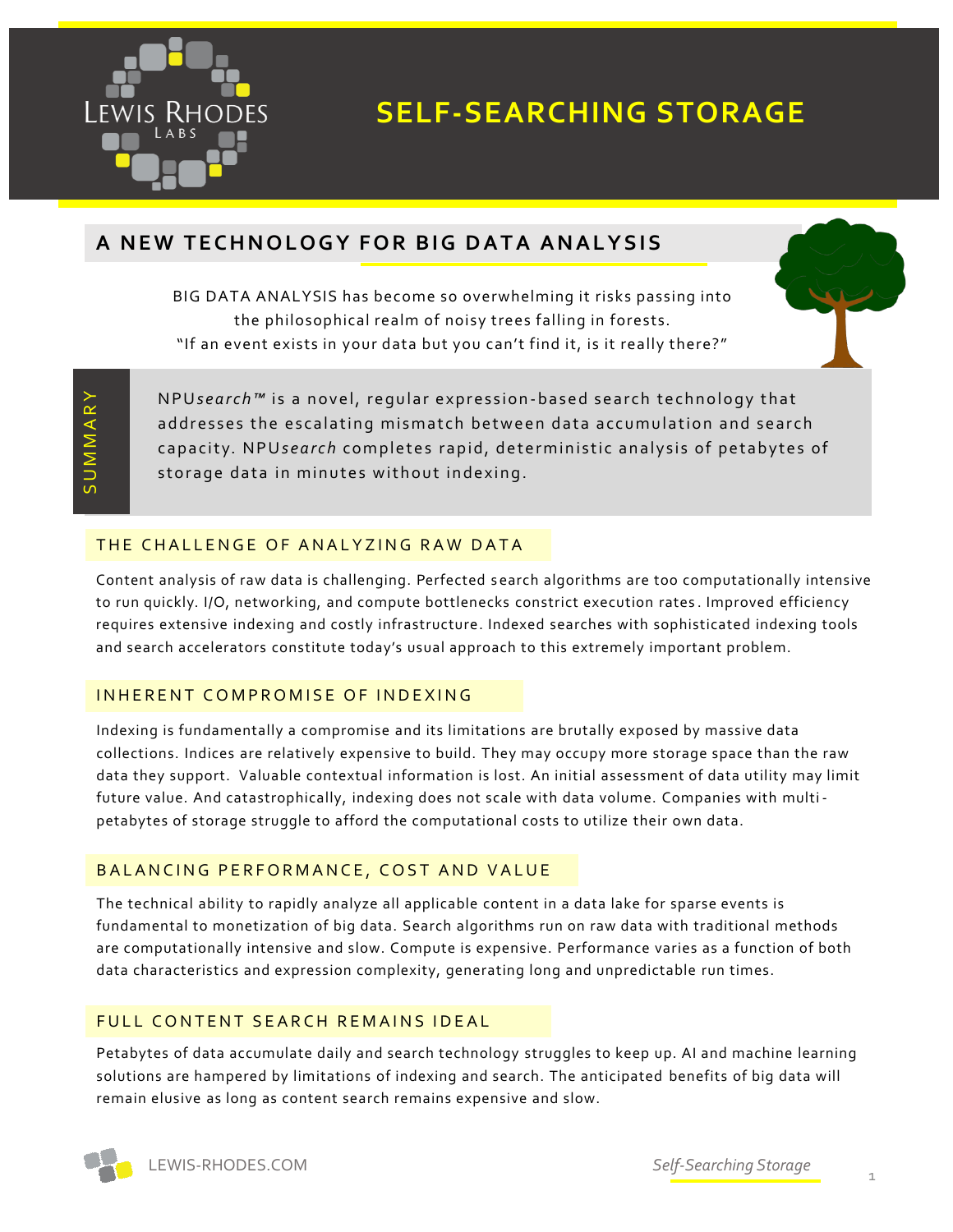

## NEUROMORPHIC ADVANTAGE

BIG DATA ANALYSIS needs a novel technology capable of rapid, deterministic content search of raw data files without indexing.



S U M M A R Y

The Neuromorphic Processing Unit (NPU) is a novel hardware technology developed by Lewis Rhodes Labs. Modeled after the human brain, the NPU addresses technical challenges of search from a radically different perspective, providing an entirely new capacity to search petabytes of raw data in minutes.

#### FFATURES OF SENSORY PROCESSING

Human brains continuously process all sensory input, simultaneously providing real time awareness of sounds, sights, smells, taste and touch. Human reality depends on it. Human senses pass all the information they receive into the brain. Brain regions link together into networks that integrate and analyze input to determine relative usefulness. The increasingly complex hierarchy facilitates efficient, high-resolution analysis.

#### HUMAN CAPACITY FOR PATTERN MATCHING

A human brain recognizes the single red flower in a bouquet of three with the same accuracy and latency as it perceives the one red flower seen in a field of thousands. Brain parallelism and hierarchy together support a constant rate and quality of analysis in the presence of widely varying amount of sensory input.

#### BRAIN ARCHITECTURE IN THE NPU





*No amount of thinking overheats your brain.* 

#### ENERGY EFFICIENCY

The human brain accomplishes all functions within tight energy and heat requirements. Low heat and low power are benefits of brain architecture.

NPU*search* can be integrated into computational storage because the NPU is an exceptionally low power device that emits very little heat. Even when functioning at full capacity, the NPU is an extremely low power device .

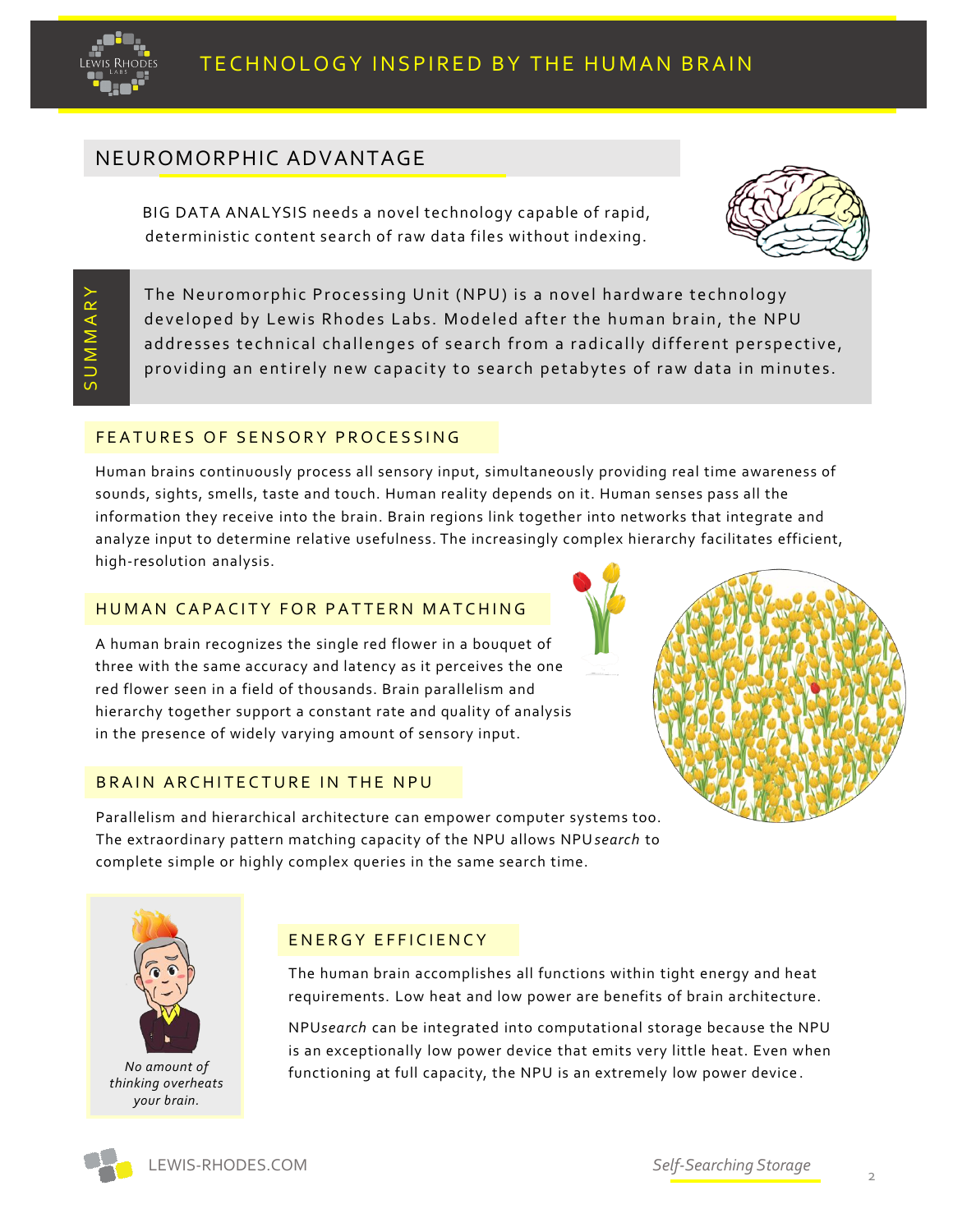

## OVERCOMING OBSTACLES TO RAPID, DETERMINISTIC SEARCH

BIG DATA ANALYSIS needs fully scalable, self-searching storage. "If you can find it, you can use it!"

S U M M A R Y

NPUsearch is currently available in a 96 TB self-searching storage appliance behind a regex-accessible, python-based API. Full content search of data requires no indexing and completes in minutes. Multiple appliances running in parallel scan petabytes of data with no increase in search time.

#### NO I/O AND NETWORK BOTTLENECKS

Content search on unindexed data lakes can take weeks or months with traditional search technology. NPU*search* sits in storage, where the data is. Queries are completed locally. Only files with the requested data get moved across to the CPU, greatly reducing network and compute infrastructure demands. NPU*search* optimizes compute usage by processing only the data of interest.

#### IN CREASE STORAGE, SAME SEARCH TIME

NPU*search* appliances are fully scalable. Additional units may be combined into petabyte racks of self-searching storage with no increase in search time, network demands, or CPU costs. NPU*search* provides a novel solution to an unsolved problem.

#### FAST AND PREDICTABLE

Content search 96 TB of raw data files in under 25 minutes. Simple queries. Under 25 minutes.

Content search 960 TB of raw data files in under 25 minutes. Complex queries. Under 25 minutes.

Content search 10 PB of raw data files in under 25 minutes. Multiple, massively complex queries. Under 25 minutes.

#### INVISIBLE TO USER

There is no new interface to learn. A neuromorphic driver and compiler translate the NPU*search* technology to a familiar interface. Data analysts can run standard regular expression searches through a familiar python API such as Jupyter notebook. Neuromorphic technology is invisible to the user.

You could run that query overnight,



or you can NPUsearch it while you get a coffee.



(if it's close by)